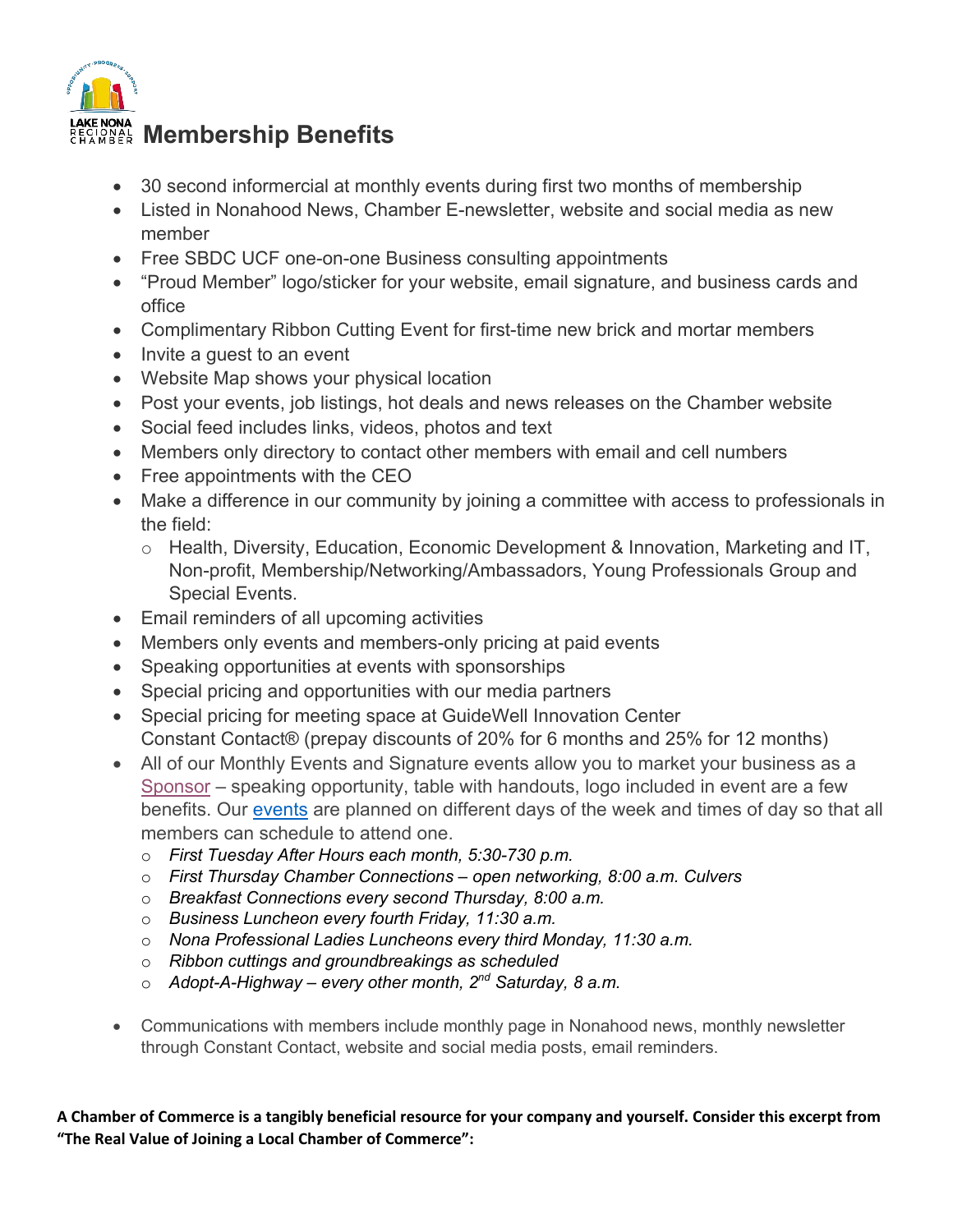- "When consumers know that a restaurant franchise is a member of the chamber of commerce, they are 40% more likely to eat at the franchise in the next few months.
- When consumers know that an insurance company is a member of the chamber of commerce, they are 43% more likely to consider buying insurance from it.
- When consumers know that a small business is a member of the chamber of commerce, they are 44% more likely to think favorably of it and 63% more likely to purchase goods or services from the company in the future."
- Our Chamber is growing rapidly while also securing a visible influence with regional government officials, community leaders and influencers, large businesses and the community as a whole. We actively advocate on behalf of business and non-profit organizations while also bringing valuable information for our members' consumption.

## **Why Join?**

*Connections* **–** *Business advocates* – *Credibility* – *Discounts Resources Knowledge* – *Training* – *Increase your visibility in the community Take deductions – Chamber events and programs Receive chamber newsletters Standing Giving back* –

*Your takeaway* - While chamber of commerce membership has a price, there are many benefits to joining. Chambers provide you with opportunities to get involved in your community and to better your business. And, there are ways to make the membership cost more manageable for your small business budget. In addition to the direct savings and growth benefits, membership also supports community and non-profit projects that keep the local market strong and growing (and able to buy!), and supports efforts that provide a top-of-the-line workforce.

We fight for our members' continued *Opportunity, Progress and Support*. We actively disagree with discrimination, threats to our community whether physical or financial, and unfair practices.

## **Opportunity**

Innovation and Economic Development

UCF Counseling Programs

Collaboration with local chambers and civic groups

Educational and government seminars

Community updates

Cultivate large corporate connections

Cultivate a vendor supply base and information system

Chamber marketing and networking

## Progress

Infrastructure and growth leadership

Talent supply and education

Continuing seminars

Informational updates via media

Chamber marketing and networking

## Support

Building business climate and competitiveness

Maintain civic and government systems relations

Pursue quality of life and quality places initiatives